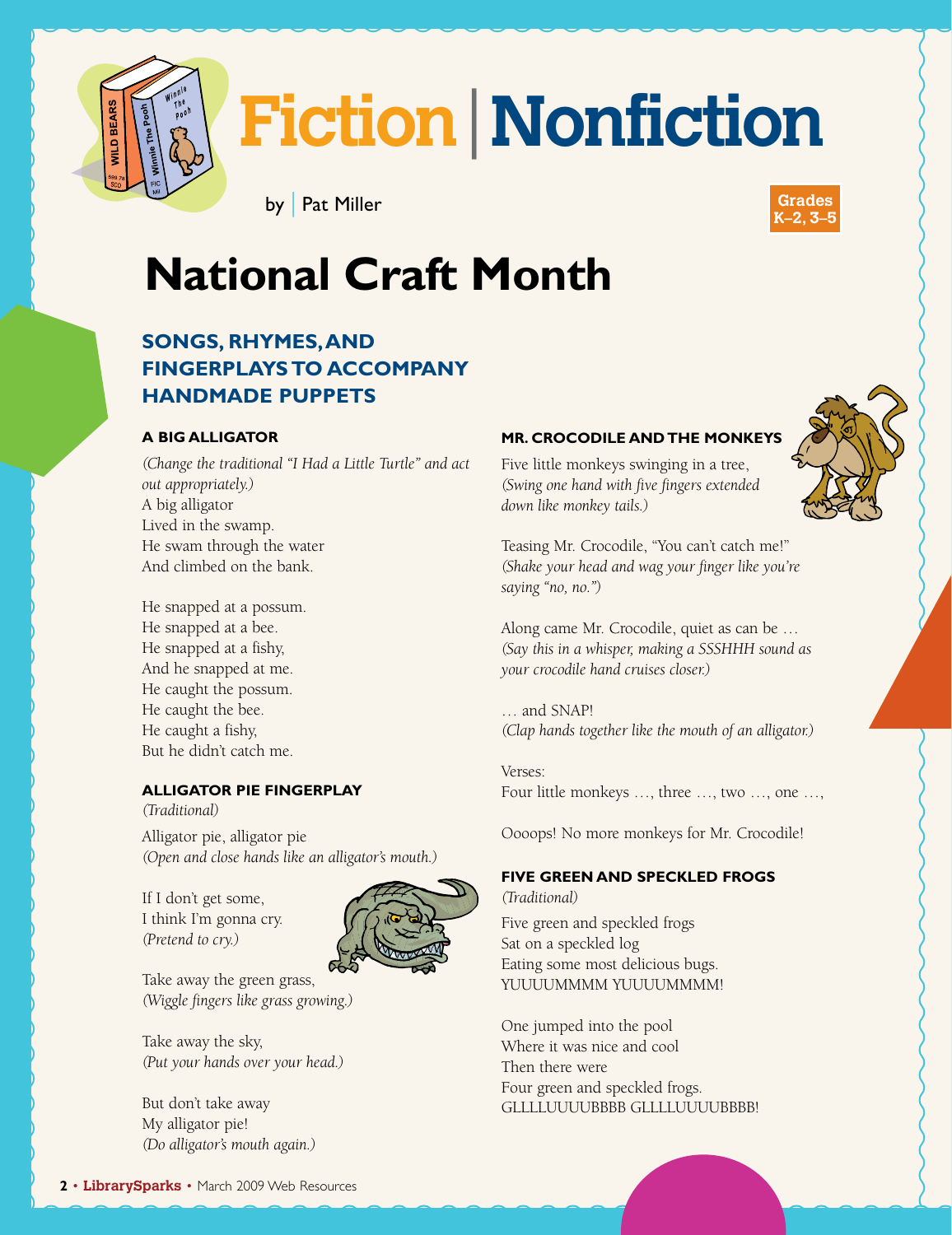*Repeat in descending order with the last verse ending with:* One green and speckled frog who's finally feeling full! YUUUUMMMM YUUUUMMMM!

#### **Five Little Frogs**

(Change wording to "toads" if you wish to use brown toad puppets.) by Maxine Riggers, p. 86<sup>1</sup>

Five little frogs sitting on a well, One jumped high And in he fell.

Four little frogs sitting on a well, One jumped a little And in he fell.

Three little frogs sitting on a well, One peeked in And in he fell.

Five little frogs sitting on a well, One jumped everywhere And in he fell.

Five little frogs sitting on a well, He fell asleep And in he fell.



Along came the children Who looked in the well. Five little frogs were doing a yell: "Croak, croak, croak, croak, croak!"

#### **Fuzzy Wuzzy**

*(Traditional)*

Fuzzy Wuzzy was a bear. Fuzzy Wuzzy had no hair. If Fuzzy Wuzzy had no hair, Then Fuzzy Wuzzy wasn't fuzzy, Was he?

#### **The Bear Went Over the Mountain**

#### *(Traditional)*

(Tune: *For He's a Jolly Good Fellow.* To see and hear an animated version, go to *www.gfes.tpc.edu.tw/ board/abc-song/bearwent.swf.)*

The bear went over the mountain, The bear went over the mountain, The bear went over the mountain, To see what he could see.

To see what he could see, To see what he could see

The other side of the mountain, The other side of the mountain, The other side of the mountain, Was all that he could see.

For additional verses, go to *www.dltk-kids.com/ animals/songs/bear2.htm.*

#### **Hickory, Dickory, Dock**

*(Mother Goose traditional)*

Hickory, dickory, dock. *(Raise right arm.)* The mouse ran up the clock. *(Run the puppet mouse up the arm.)* The clock struck one, *(Clap once.)* The mouse ran down. *(Run the mouse down the arm.)* Hickory, dickory, dock.

#### **This Little Mousie** *(Traditional adapted²)*

This little mousie peeked in the door, This little mousie jumped to the floor, This little mousie came out to play, This little mousie ran away, This little mousie said, "Dear me, Dinner is over and it's time for tea!"

The rhyme above can be performed by students in groups of five, or they can slip the mouse from thumb to pinky, moving the mouse to the next finger for each line.

#### ❖ ❖ ❖

*Pat Miller is a library media specialist in a suburban school district near Houston, Texas. She is the author of* Substitute Groundhog *from Albert Whitman;*  Going on a Book Hunt, A Pet for Every Person, *the primary books in the Collaborative Bridges series, the Stretchy Library Lessons series, and the Stretchy Lesson Plans series—all from UpstartBooks; and*  Reaching Every Reader *from Linworth. Visit* www. patmillerbooks.com *or e-mail Pat at* pmiller@academicplanet.com.

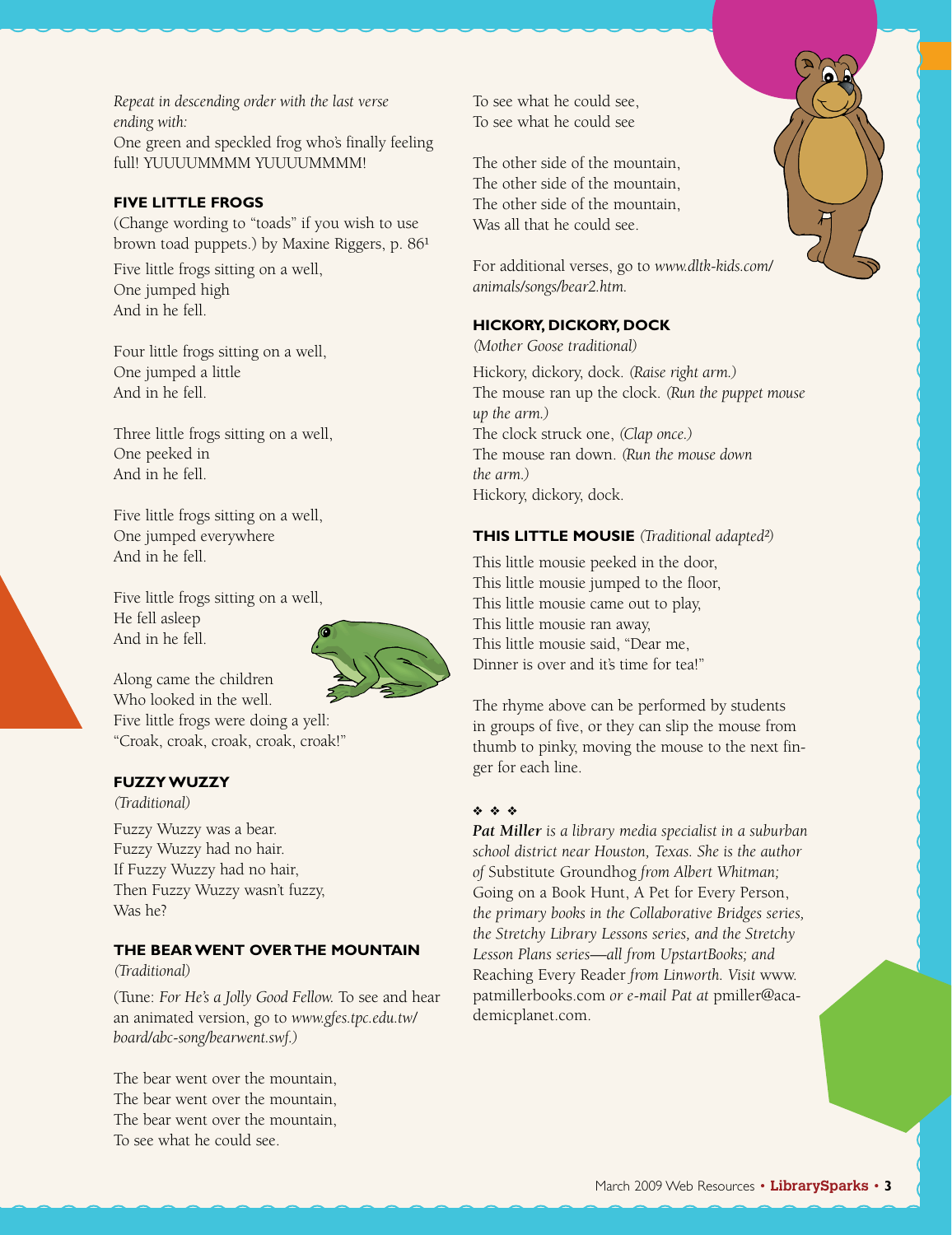**Frog Stick Puppet**

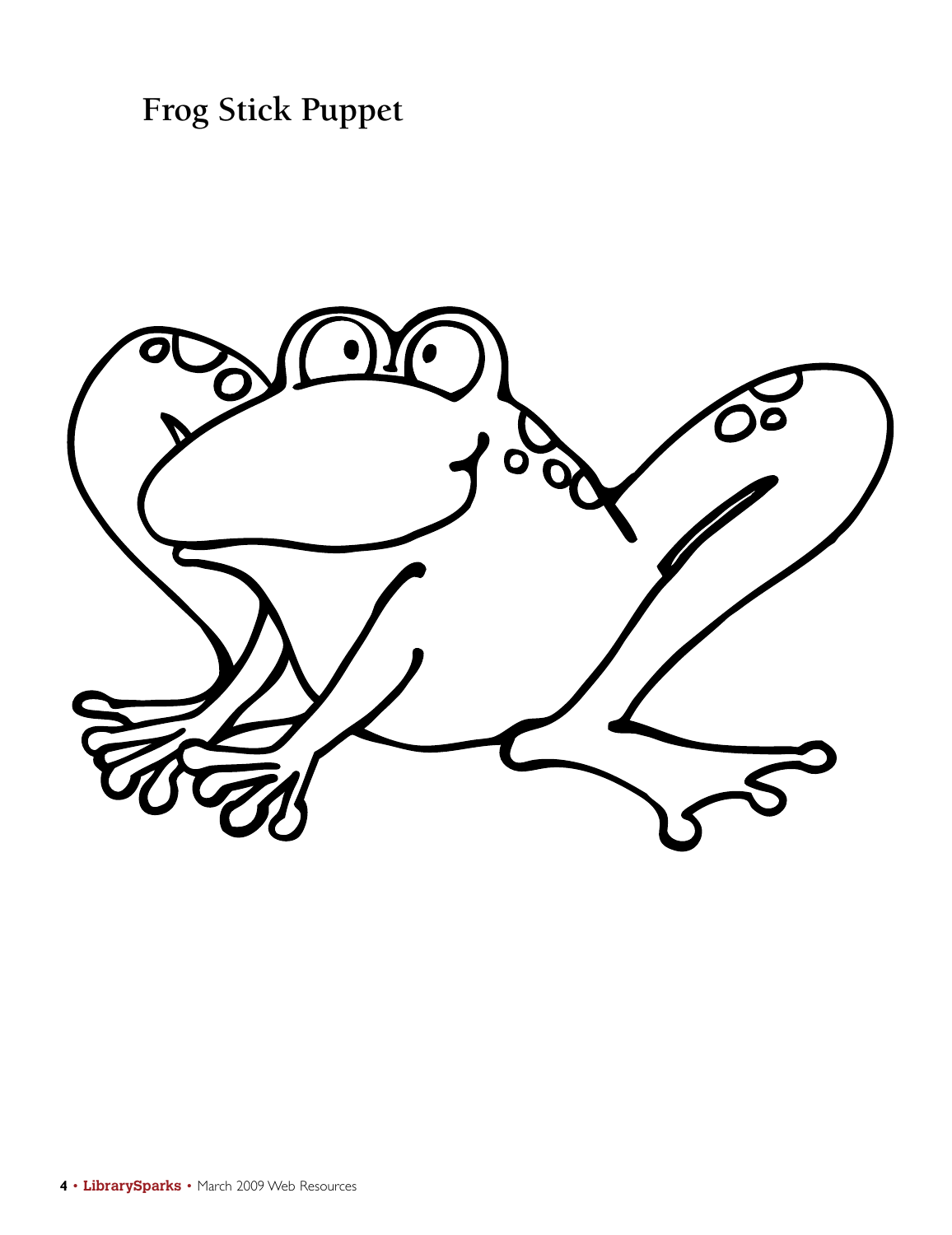# **Big Head Puppets - Goldisocks**

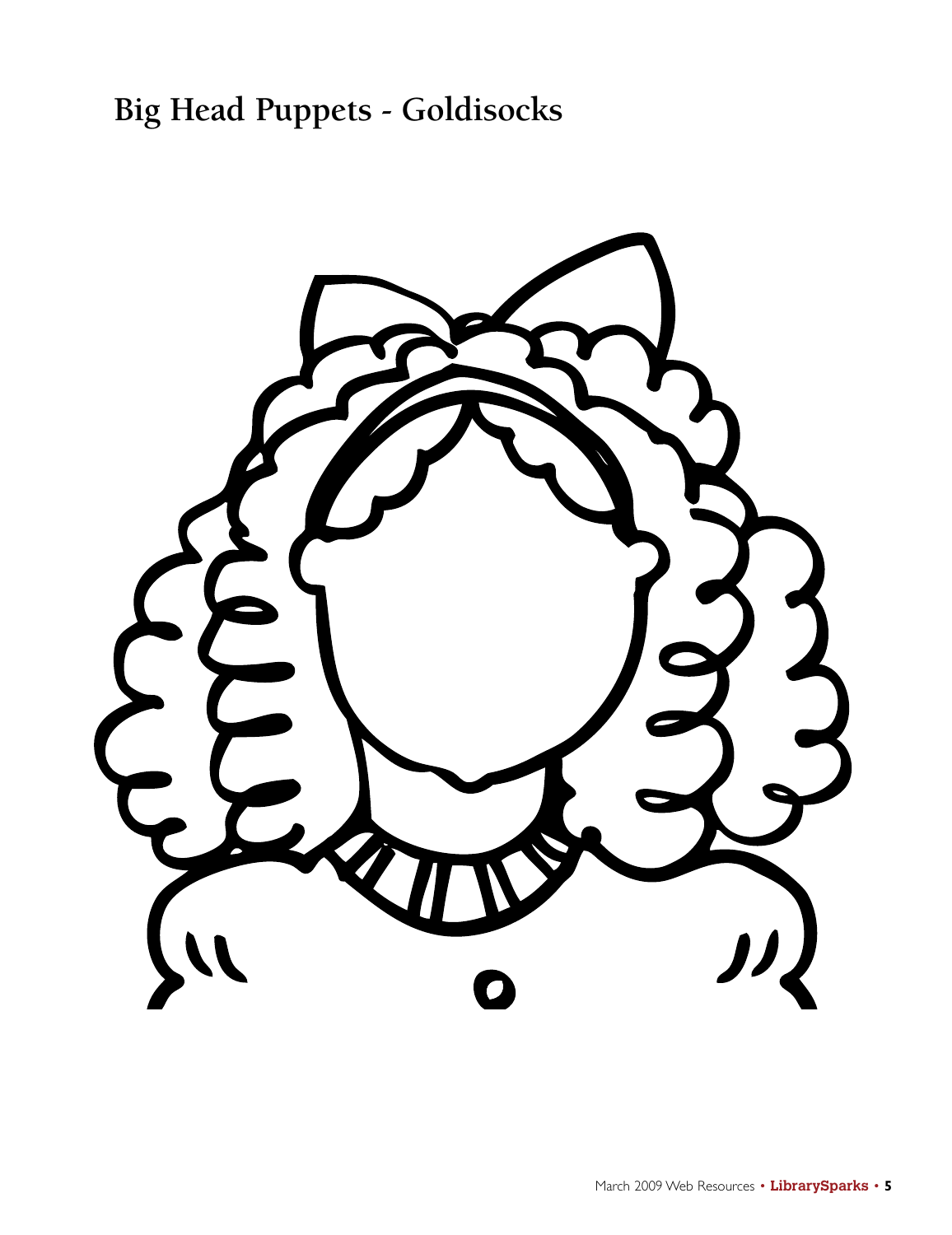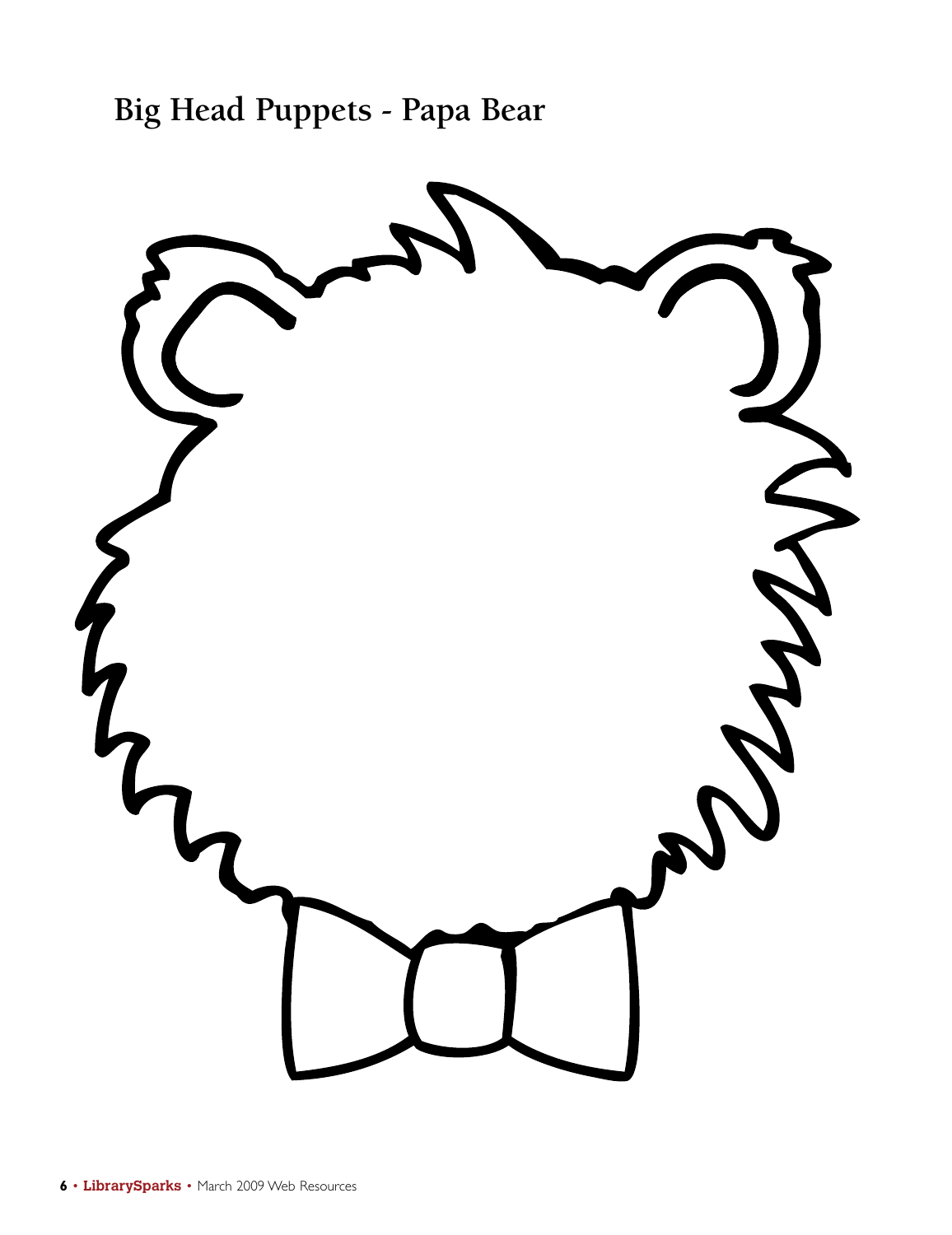## **Big Head Puppets - Mama Bear**

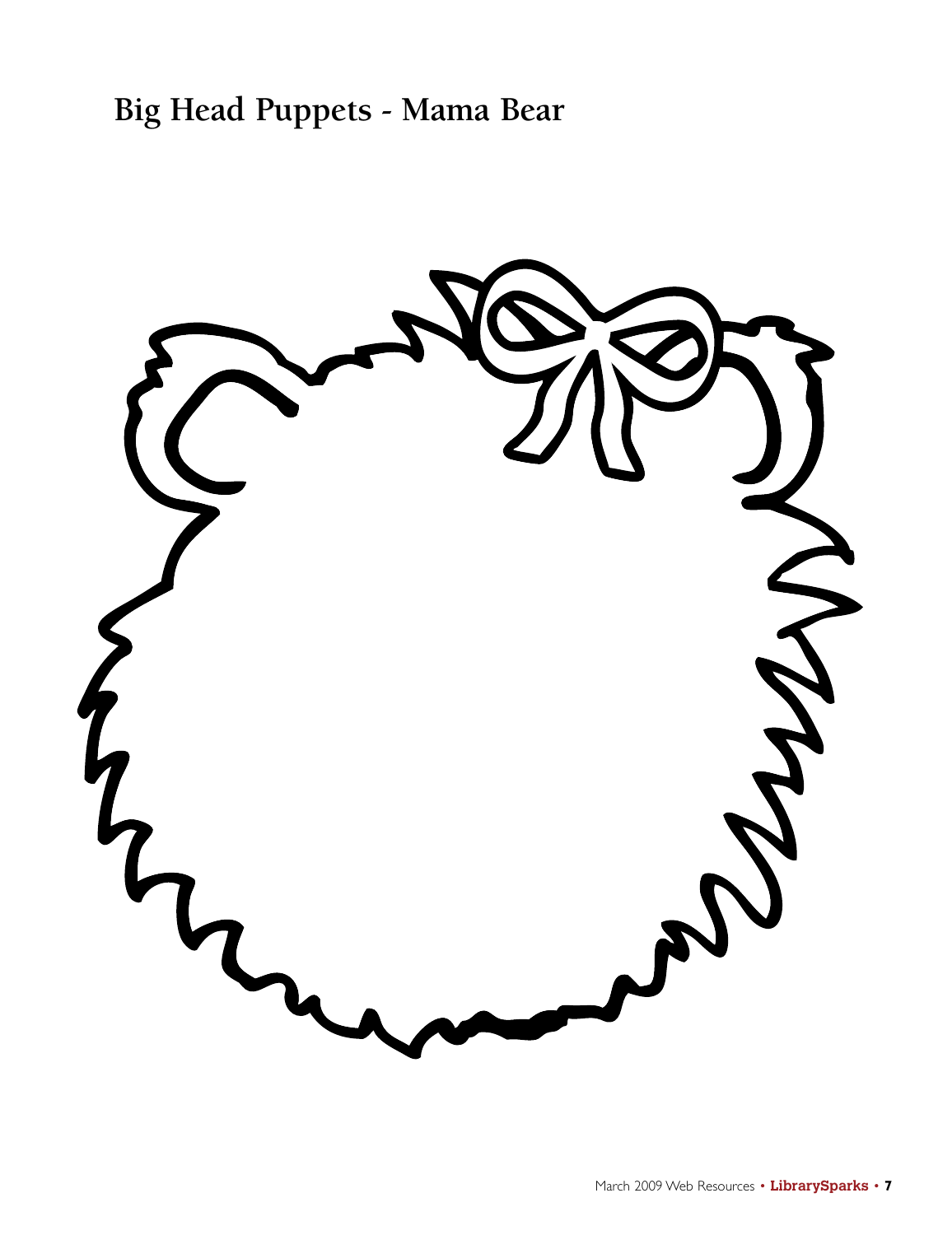## **Big Head Puppets - Baby Bear**